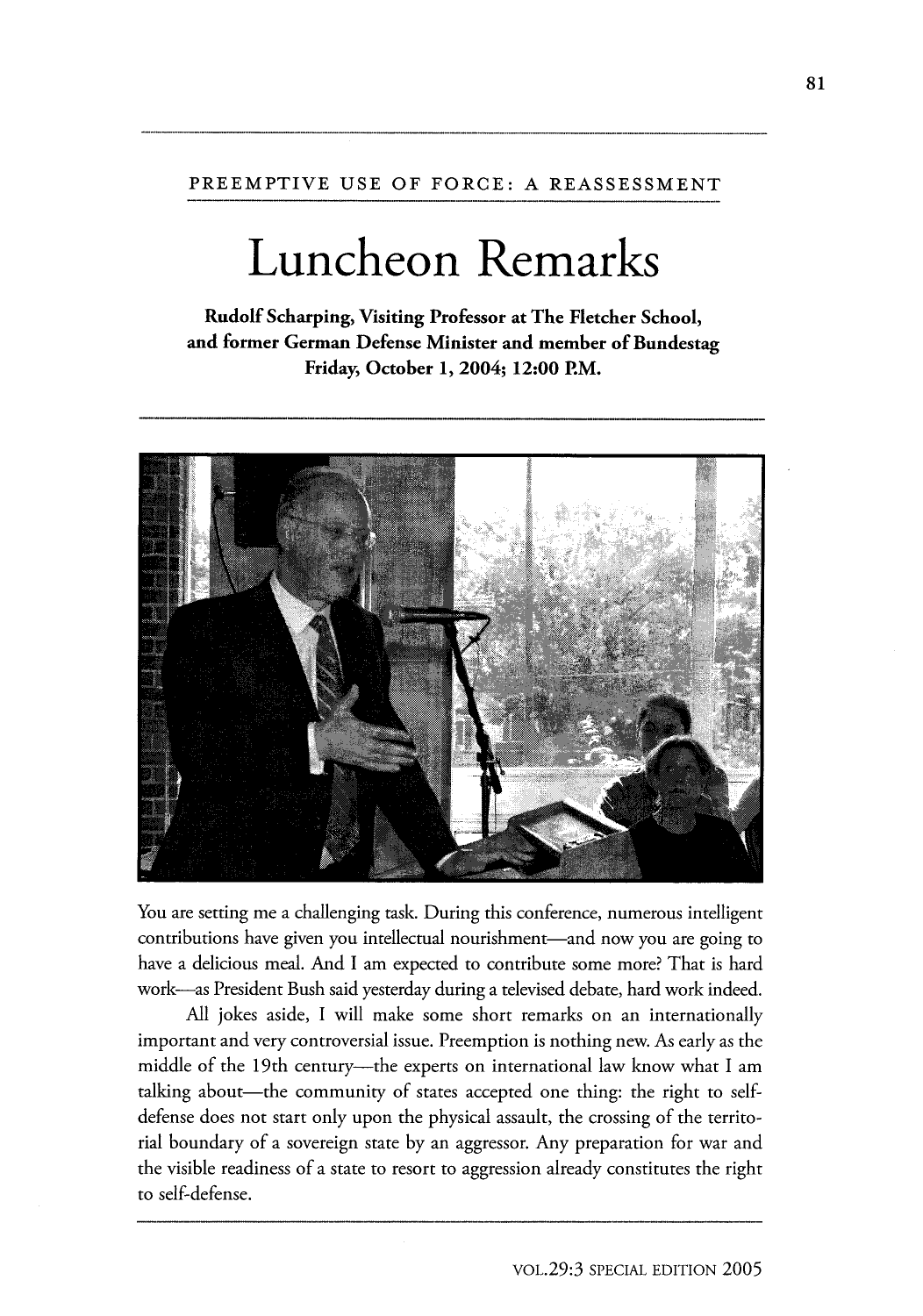I am quite willing to leave it to such brilliant experts as Professor Glennon to draw that line even further to the Charter of the United Nations and its Article 51. However, we all know [that] the knowledge of the past helps understanding the present-this is at least very often true. Is it also true for the issue of preemption? I do have my very personal doubts on that.

We are all educated people. We have our political experiences. Our entire socialization took place in a world based on two central pillars:

The first pillar is the sovereignty of the national state; it was built in 1648 by the Treaty of Westphalia, after 30 years of complete destruction of the European continent. Sovereignty-that also means no one intervenes in the internal affairs of the other.

The second pillar is the worldwide application of human rights; it was built in 1948, that means 300 years later-and. **. .** after the most barbaric destruction mankind has ever experienced.

Only a fool can ignore it: these two fundamental pillars of international law have a tense relationship. It is the special merit of the United States of America to have provided the mental stimulus for a resolution of potential frictions and the geographic home for a system of worldwide organizations, the most important of which was created for today's and tomorrow's world on American ground, the stronghold of freedom and democracy. I am talking about the United Nations with its special agencies, among them the World Bank, the International [Monetary] Fund, and the World Trade Organization.

A great legacy obliges, does it not? What does that mean in terms of preemption? Are our traditional ideas still useful? What is the issue of "sovereignty of the national state"?

Well, each European state—left to its own devices—is just too small and too weak to counter the present challenges of our security. The Europeans have only one choice: they can only serve their national interest jointly, [and] that means multilaterally. That is the central difference in comparison to the U.S. The U.S. always has two options to serve their national interest: unilaterally or multilaterally. They have the freedom-and [the] ordeal-of choice.

This is of substantial significance for today's world. I am not saying this because of the stupid gossip of the U.S. as the only remaining super power. Even this super power cannot "overexceed" its powers-as we can very well see at the moment.

Much more important is [that] the security of our citizens and peoples is nowadays not primarily threatened by war between states, by aggressions against our territories. Much more important is the threat of states that failed and of nongovernmental activists--of terror.

The familiar defenses fail in the face of these threats. A very drastic example: deterrent [and] containment. We all know that from the East-West conflict.